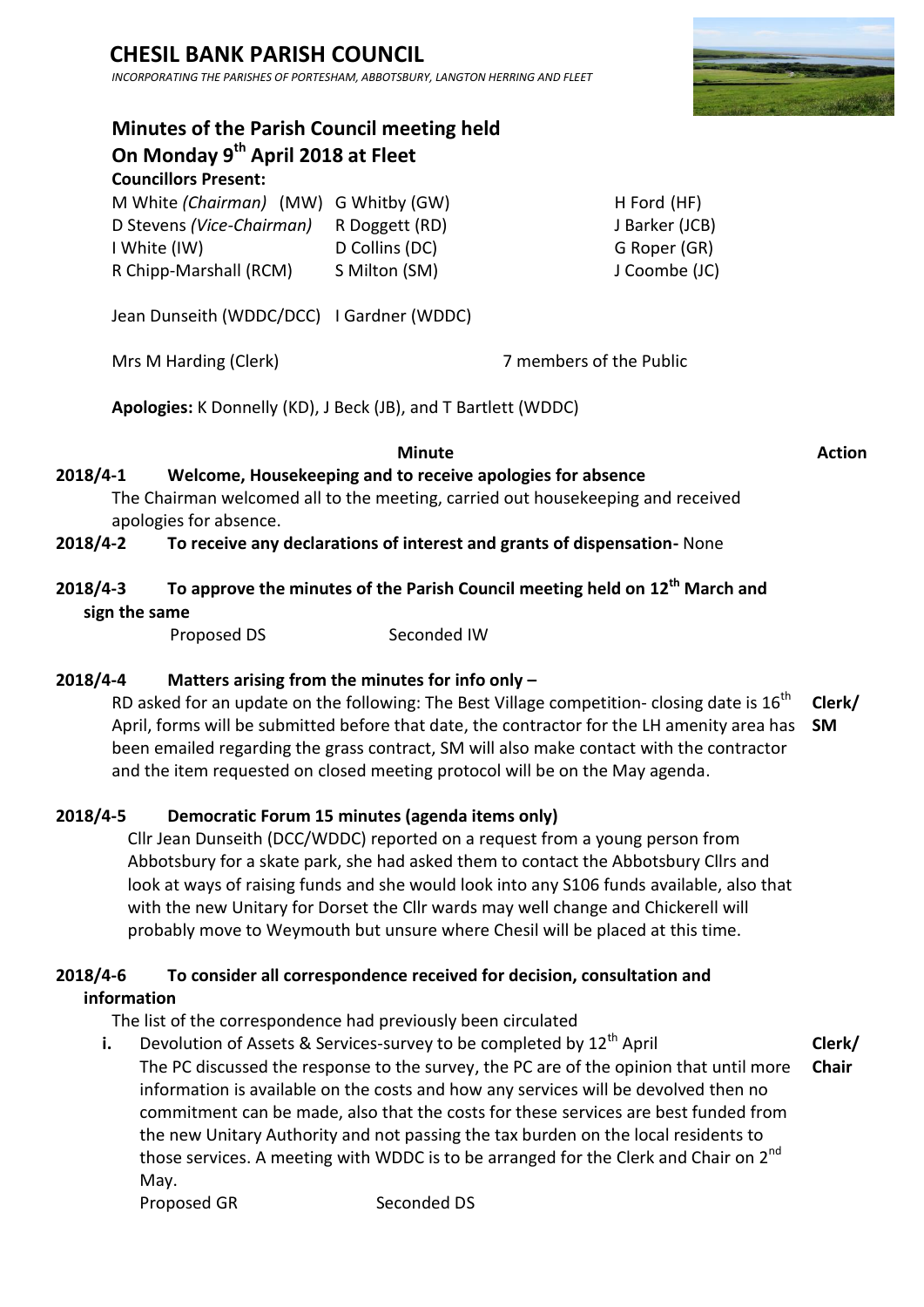*INCORPORATING THE PARISHES OF PORTESHAM, ABBOTSBURY, LANGTON HERRING AND FLEET*

- **ii.** A site meeting was held at Abbotsbury with Rob Camp and Jo Allen from the Safer travel team regarding the SID, HF reported on the meeting regarding the costs of a survey at the proposed SID sites going forward, as currently our sites do not meet all the criteria, also the cost of a new SID with solar power and associated installation cost would be in excess of £7000. The PC discussed the SID programme and agreed that until any volunteers come forward to deploy the SID then the programme will be put on hold and no surveys will be carried out at this time. Proposed DS Seconded RD **No action at this time**
- **iii.** The Clerk reported on the new GDPR (General Data Protection Regulations) following the recent DAPTC seminar the PC are required to comply with the new rules from 25th May 2018. The PC will be required to carry out an audit and an action plan to be compliant; there will be a working group to look at these rules ready for the May PC meeting when the new Data Policies will be considered and adopted. **Clerk/ JCB/RD /RCM**
- iv. New online planning system as from 16<sup>th</sup> April, sessions to be held at WDDC to show the new site on  $12^{th}$  and  $13^{th}$  April, Clerk to attend. **Clerk**
- **v.** There are vacancies at the Allotments one and half plots.
- **vi.** S106 fund applications have been submitted for the waterless toilets at Allotments/Playing field and the new swing at Portesham Play area.
- **vii.** A site meeting was held with Becky Brookman of DCC Flood department and Portesham Cllrs, to look at the issues with the stream breaking its banks and what the PC could do to assist as a good will gesture, it was suggested that a survey is carried out on the stream to include the area of stream under the road and in front of the Kings Arms, using one of the suggested contractors from DCC. DC & GW will produce a spec for the survey then quotes can be gathered. This will assist all the riparian owners of the stream to find a solution and plan going forward. Proposed DC Seconded GW **Clerk/ GW/DC**
- **viii.** PP & NP- Following on from the meeting with DCA the consultant would like to carry out a more detailed look into the PP and meet with Cllrs, this would be at a cost of £225 plus VAT,the consultant would also be able to assist with a funding application to cover these costs. The PC agreed to proceed with the process. Proposed GW Seconded RD **Clerk/ PP group**

#### **2018/4-7 Finance**

#### **i. To consider receipts and payments**

All payments were authorised and paid in line with the necessary internal controls and contracts.

Bank Balances at end of Mar 18 **£43562.65**

The PC agreed to make the annual donation to Abbotsbury recreation ground of £1250.00 toward their insurance costs

Proposed SM Seconded DS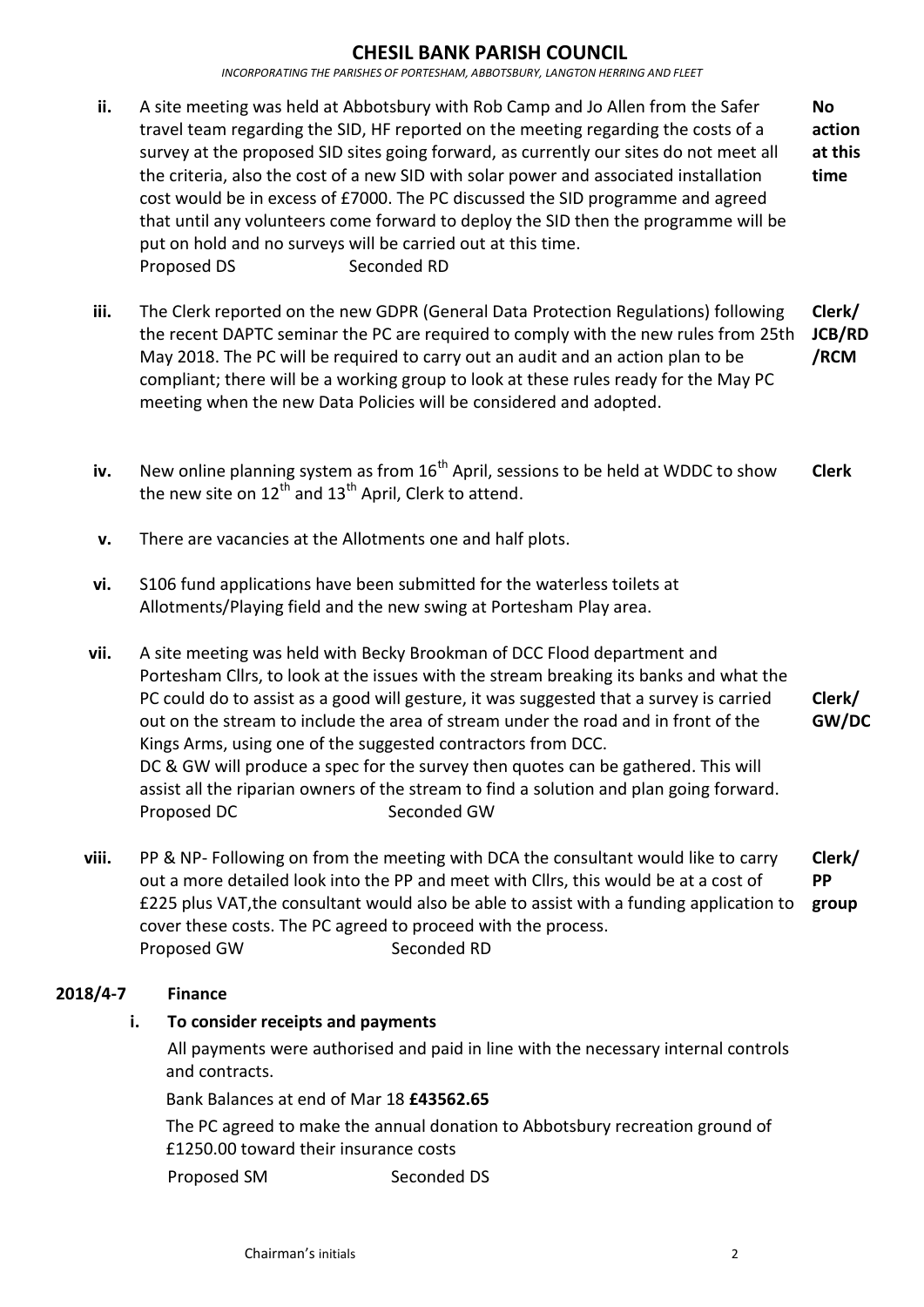*INCORPORATING THE PARISHES OF PORTESHAM, ABBOTSBURY, LANGTON HERRING AND FLEET*

#### **ii. Update on the SID costing**

Dealt with in Correspondence

#### **iii. To consider a survey of the Stream in Portesham**

Dealt with under correspondence.

#### **iv. To consider the spec of the works to the posts on the Green**

Prior to the consideration of the posts it had been suggested that large stone were placed on the green instead of posts, Cllrs were not in favour of this idea.

DC had produced a spec and circulated prior to the meeting, this was agreed and contractors would be invited to tender for the May meeting. **Clerk**

#### **Planning Consultations**

#### **2018/4-8**

#### **i. To consider all planning applications**

Non in circulation

GW reported on the site meeting held at the Olds Portesham site for outline planning since the last meeting, Cllrs supported the application but noted that the height of the building should not increase from the proposed plans; these comments were submitted to WDDC as a consultee.

RD noted that LH has no objections to the new tree works applications in Langton Herring.

#### **ii. To consider any other planning/enforcement or ongoing issues**

The appeal statement from CBPC has been lodged for Whitmore Coppice.

Abbotsbury Cllrs commented on the Abbots walk application for a Greenhouse, the original application was for construction works so the PC objected on archaeological grounds but this is now not the case. The PC would like to support the application for the Greenhouse as there are to be no groundworks. Clerk to contact WDDC case officer. **Clerk**

#### **2018/4-9 Highways- To receive any Highways issues**

- **i.** Fly tipping has been reported at the layby off the B3157 towards Langton Herring but has yet to be collected.
- **ii.** The Drains/gulleys are blocked at the junction of Langton Cross causing a lot of road water. **Clerk**
- **iii.** Potholes along Fleet Road have been reported some have been repaired.
- **iv.** The entrance the Manor Farm along Front Street has yet to be repaired; MW will speak to the owners of the property although this is a private entrance. **MW**
- **v.** JCB asked that a centre white line is reinstated on Portesham hill to give guidance to drivers coming down the hill into the village as many are driving in the middle of the road, the road is also breaking up in the middle **Clerk**

#### **2018/4-10 Countryside and RoW-** none

- **i.** MW asked the Council if a request can be put into RoW for the costs of the new visitor centre project given that there has been no money to rebuild the wall in Portesham knocked down in error. Some Cllrs were in favour of this request.
- **ii.** Also information on the contract at Hardyes monument for cattle grazing as concerns have been raised about feeding the animals on site being a protected site, also that it has been set up as 2 holdings and fenced.

**MW**